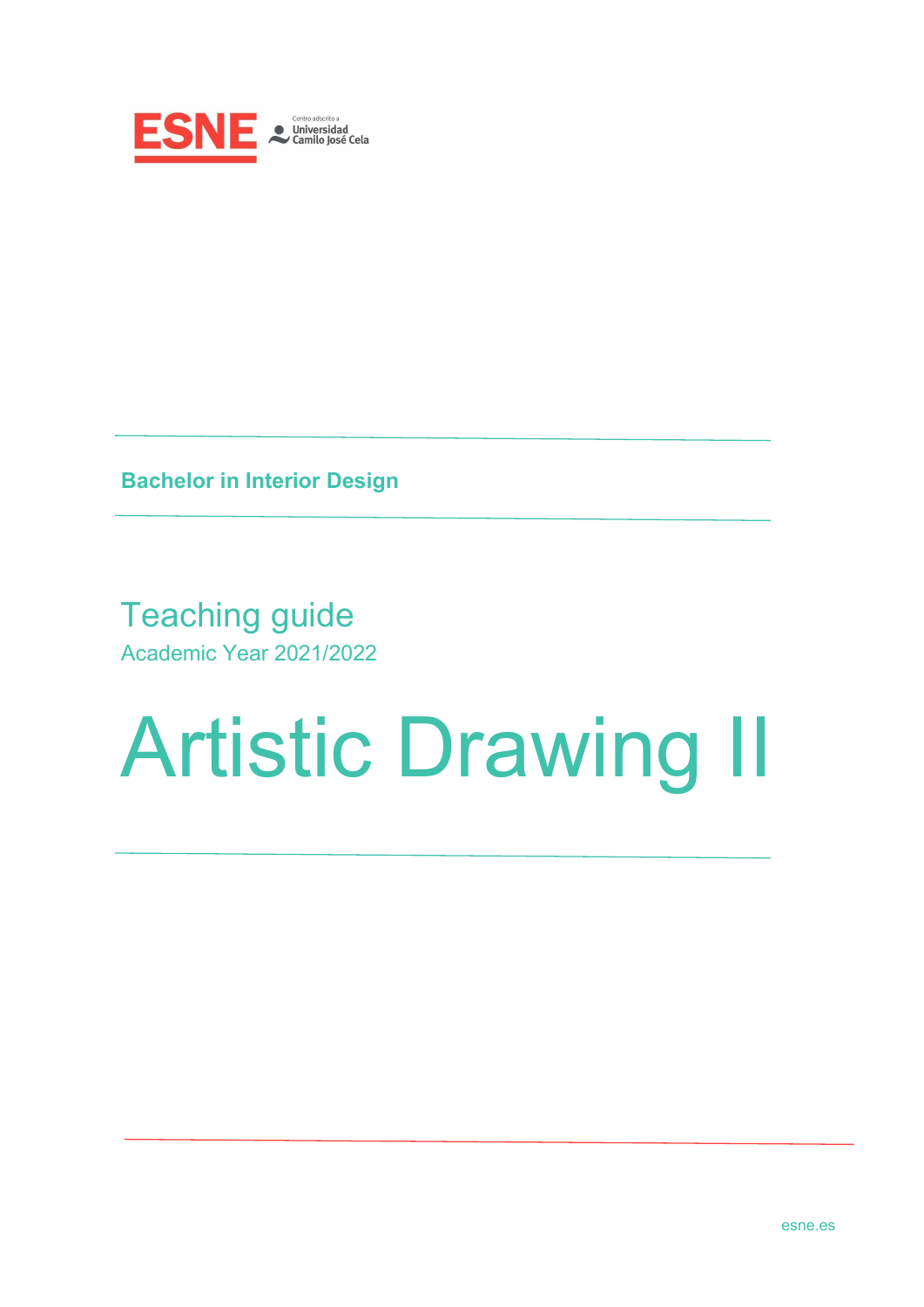

## Subject information

**Title** Bachelor in Interior Design

Module Artistic

**Subject** Artistic Drawing II

**Code** 3637

Year First

**Semester** Second

**Type** Basic

ECTS Credits 6

Learning On-site learning

**Lecturer** Mar Artés Rodríguez

Language English

# Subject Lecturer

**Lecturer** Mar Artés Rodríguez

**Contact** mar.artes@esne.es

#### Academic tutorials

For any enquiries regarding the subject, students can contact the lecturers by email or during their office hours.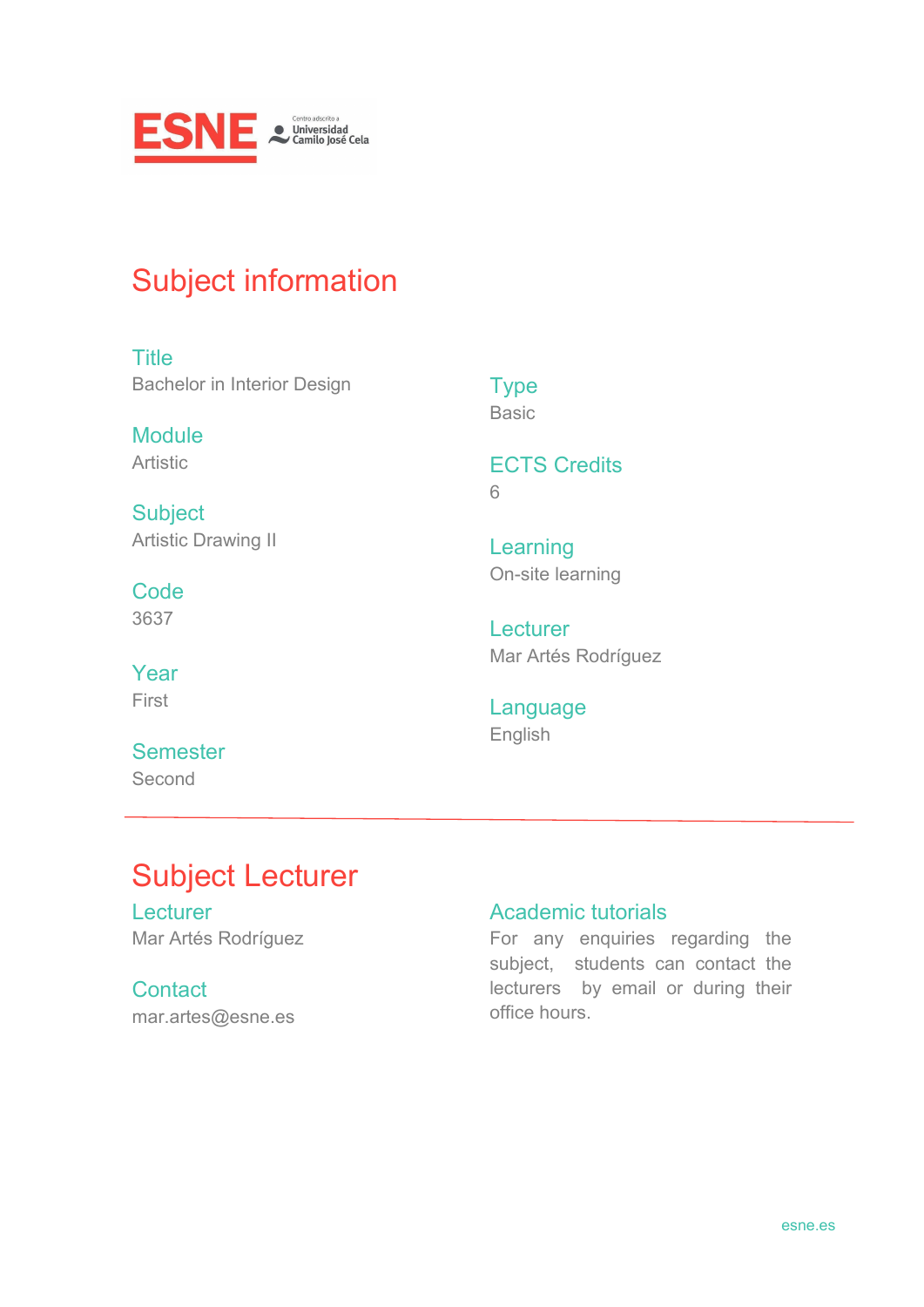

## Pre-requisites

**Essential** Specific requirements of the curriculum

Recommended Have passed Artistic Drawing I

# Subject contribution to the Curriculum

#### Subject's field of knowledge

This subject belongs to the Artistic Module of the Study Plan. This field of study is related to the development and acquisition of theoretical, practical and aesthetic knowledge, as well as to the study, analysis and objective and representation of reality.

Drawing is a fundamental discipline within the different specialties of design and art. The practice and science of drawing vegetal and human forms, objects, sculptures and spaces, etc., will allow the student to achieve the basic skills necessary to express their own ideas through lines, shapes and color and to develop a personal graphic-plastic language.

#### Interdisciplinary relation with other subjects from the curriculum

The course is a continuation of Artistic Drawing I, and is connected with the rest of subjects in the module: Drawing Systems, Visualizing and Representing Space I and II, Computer aided Drawing and Info-graphics I and II, Interior Design Theory and Aesthetics or History of Art and Design I and II.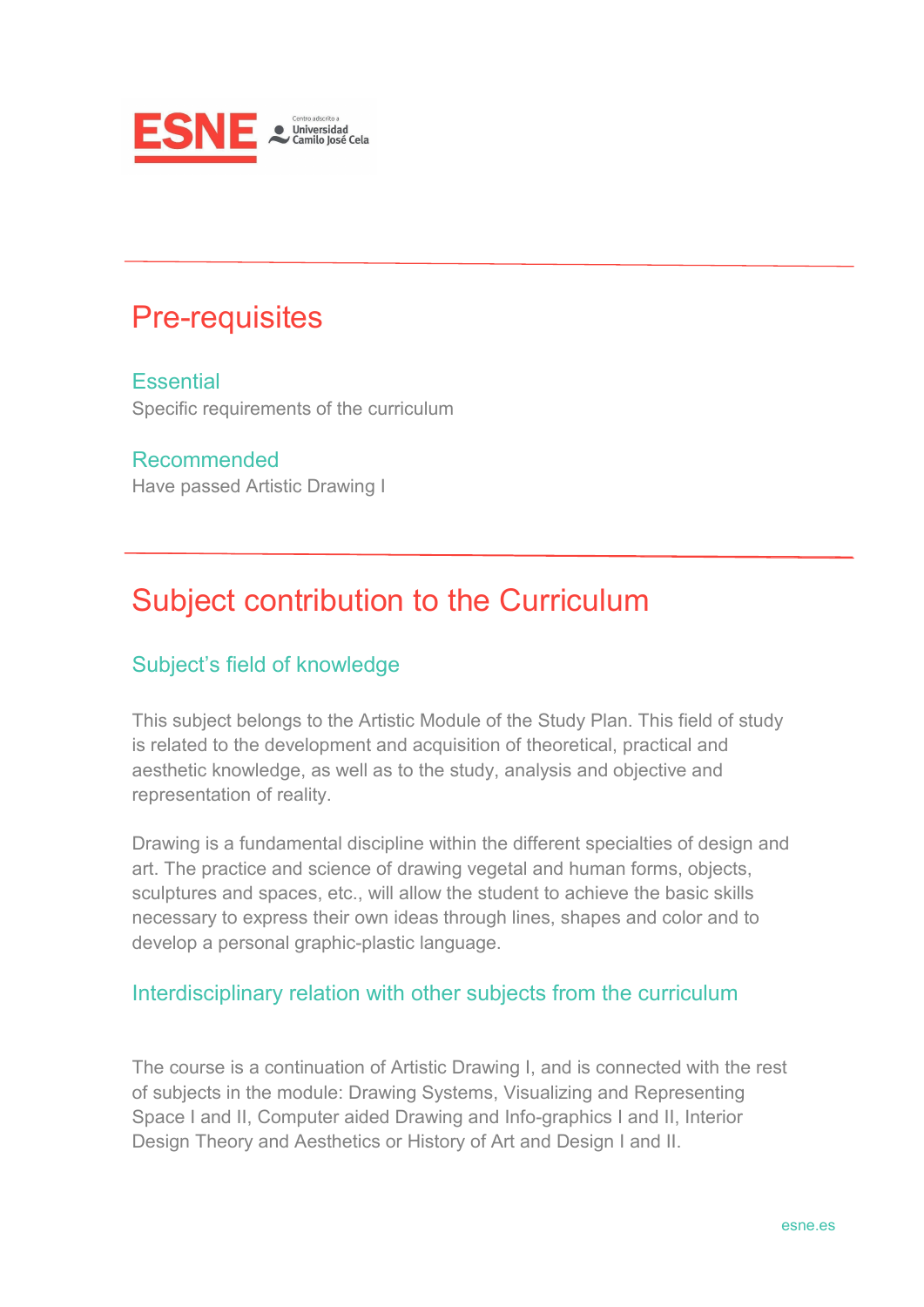

#### Professional motivation of the subject

Artistic Drawing I allows students to explore and experiment with a variety of concepts and subjects. It also gives them the chance to acquire drawing skills, techniques, materials and approaches. It also focuses on the student's development and understanding of the key principles of drawing and their application in interior design.

## Learning outcomes in relation to the competences developed through the subject

#### General competences

**CG01.** Know and understand artistic and social manifestations that have an impact on interior design from an historical perspective.

#### Specific competences

**CE01.** Know the fundamentals of metric geometry in interior design

**CE02.** Know the analysis and theory of form and the laws of visual perception to apply them in the design of spaces

**CE03.** Use spatial representation procedures in interior design projects

### Learning outcomes

#### By the conclusion of this course, students will understand/be able to:

- Develop graphic skills while using shape and colour
- Use drawings as a design and communication tool
- Develop necessary skills to materialize an idea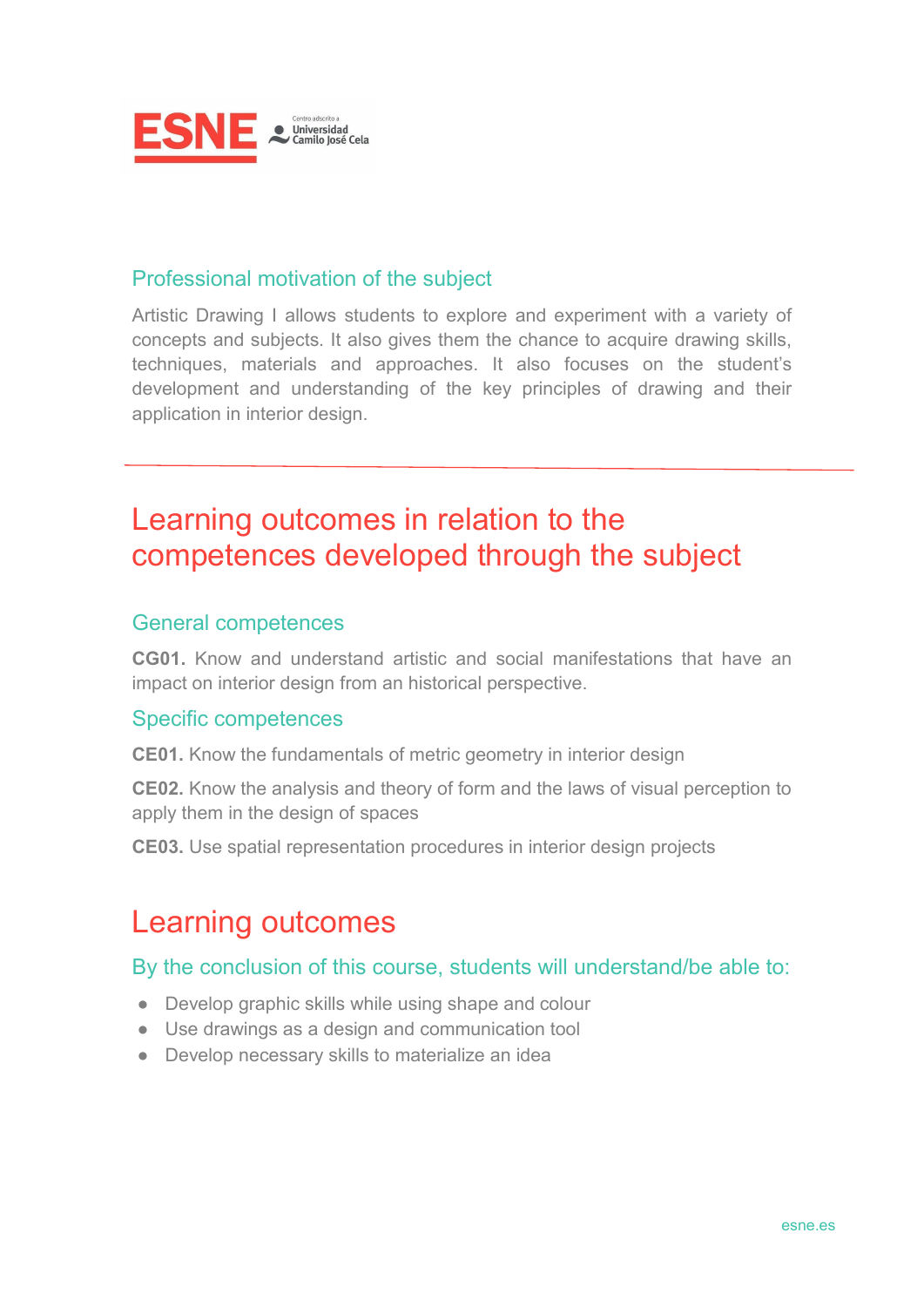

# Contents / Syllabus / Units

#### Brief description of the contents

- Artistic expression in interior design
- Colour study
- Wet and dry representation techniques: Watercolour, gouache, marker, pencil.
- Elements of the image language.
- Study of the various finishes, textures, processes, techniques and drawing methods.

#### **Syllabus**

The programme for the second semester of the degree is developed around the versatile nature of drawing, as technique and a means of communicating ideas and emotions to others.

**Unit 4.** Value.

Value to describe forms. Analytical study of chiaroscuro. Value scale. Shading techniques. Mass and volumen. Light sources and shadows. Harmony and contrast.

**Unit 5.** Color.

Color theory. Introduction to color. Additive and subtractive colors. Primary, secondary and complementary colors. Fundamental properties of color. Color schemes. Psychology of color. Expressiveness of color. Color in Interior Design.

**Unit 6.** Drawing the human figure. Study of 3D form of the body. Life drawing. The proportions of the figure. Artistic anatomy. Portraiture.

## **Schedule**

| Units / Topics           | Period         |
|--------------------------|----------------|
| <b>4.</b> Unit 4. Value. | February-March |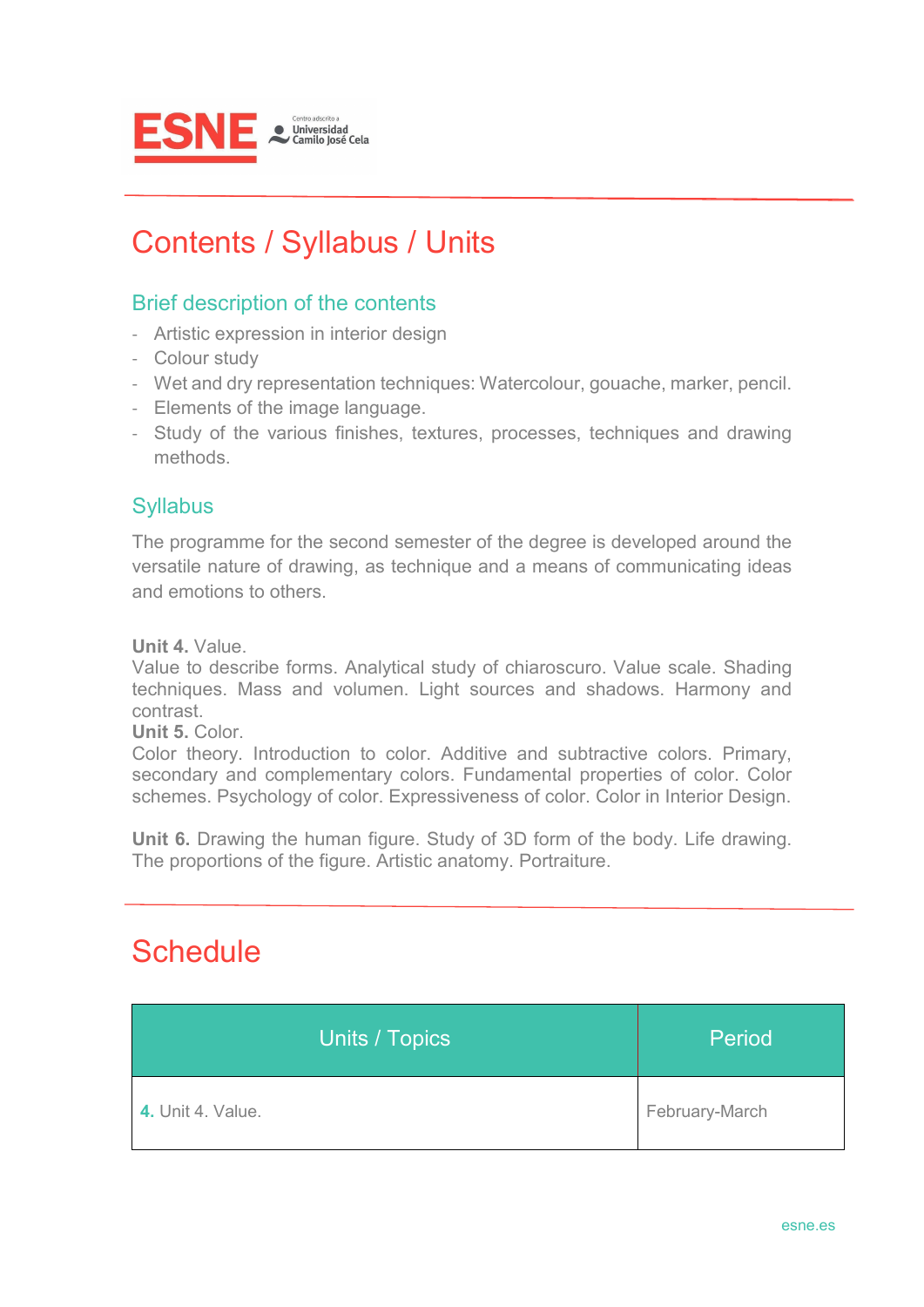

| <b>5.</b> Unit 5. Color.             | March-April |
|--------------------------------------|-------------|
| 6. Unit 6. Drawing the human figure. | April-May   |

# Learning activities and teaching methodologies

| Learning activities                                                                                                                                                                                                                                                           | Teaching<br>Methodologies                                                                                                                                                                                            | <b>Hours</b> | % On-site |
|-------------------------------------------------------------------------------------------------------------------------------------------------------------------------------------------------------------------------------------------------------------------------------|----------------------------------------------------------------------------------------------------------------------------------------------------------------------------------------------------------------------|--------------|-----------|
| <b>Lectures</b><br>Face-to-face lessons<br>given by lecturers in-<br>class                                                                                                                                                                                                    | Lecture<br>The professor<br>introduces a topic to<br>teach concepts,<br>theories,  in the<br>classroom                                                                                                               | 20           | 100       |
| <b>Trabajos o casos</b><br>prácticos<br>En cada asignatura se<br>proponen trabajos o<br>casos prácticos donde<br>el estudiante debe<br>analizar la información,<br>detectar aspectos<br>relevantes, tomar<br>decisiones o proponer<br>soluciones para<br>mejorar la situación | Aprendizaje basado<br>en trabajos y/o casos<br>prácticos<br>El profesor propone<br>trabajos o casos<br>prácticos para que los<br>estudiantes los<br>analicen y resuelvan,<br>aplicando los<br>contenidos aprendidos. | 40           | 100       |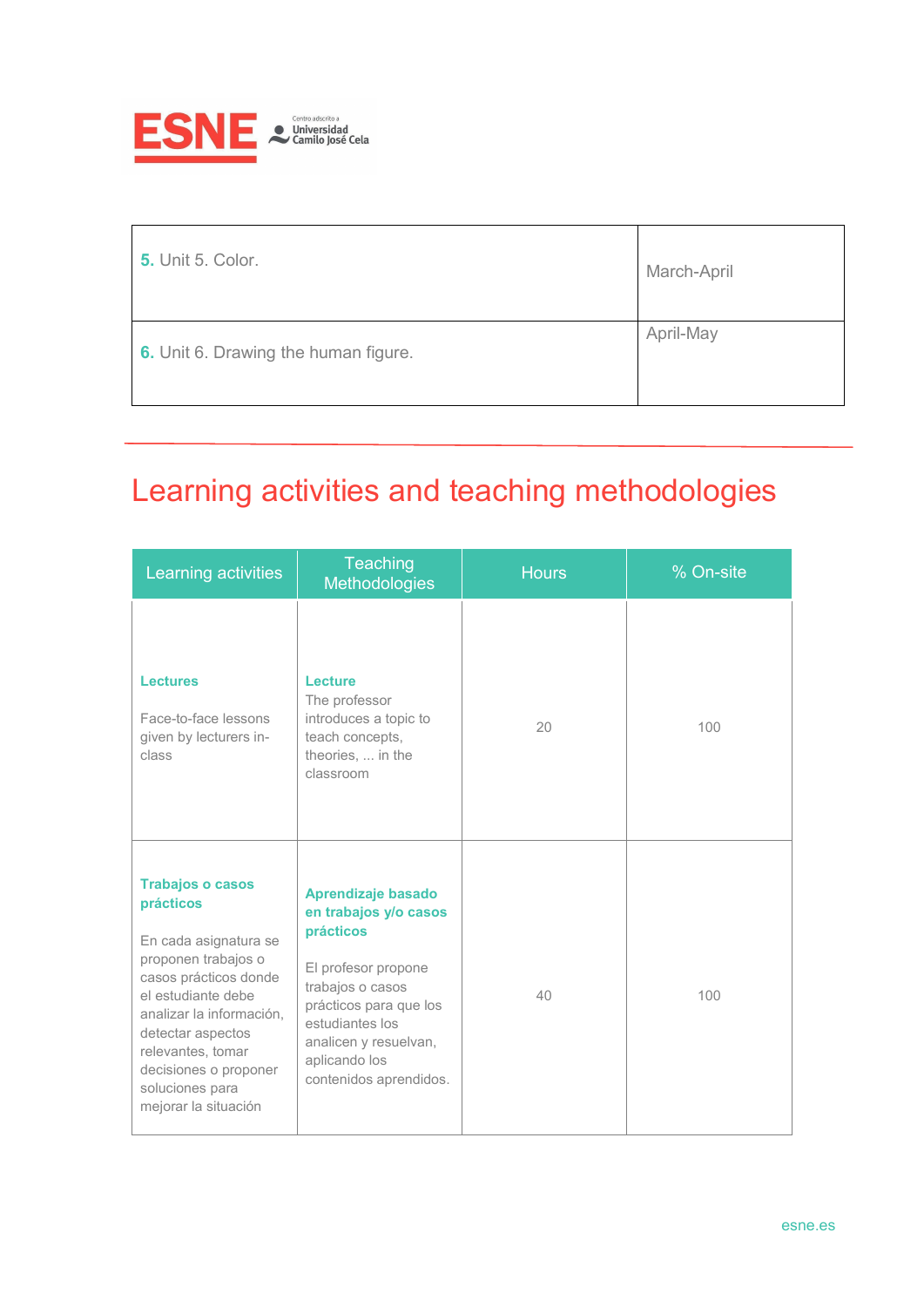

| <b>Workshops</b><br>In each subject,<br>projects or practical<br>cases where the<br>student must analyse<br>the information, detect<br>relevant aspects, make<br>decisions or propose<br>solutions to improve the<br>situation, are proposed. | <b>Work-based learning</b><br>and/or case studies<br>The teacher proposes<br>projects or practical<br>cases for students to<br>analyse and solve<br>them, applying the<br>contents previously<br>learned. | 10 <sup>°</sup> | Ω   |
|-----------------------------------------------------------------------------------------------------------------------------------------------------------------------------------------------------------------------------------------------|-----------------------------------------------------------------------------------------------------------------------------------------------------------------------------------------------------------|-----------------|-----|
| <b>Tutorials</b>                                                                                                                                                                                                                              | The tutor solves<br>questions on matters<br>already discussed In<br>class                                                                                                                                 | 4               | 100 |
| <b>Final exam</b>                                                                                                                                                                                                                             | Final exam                                                                                                                                                                                                | 76              |     |

# Learning Assessment

| <b>Assessment activities</b>             | Assessment criteria                                | Weight |
|------------------------------------------|----------------------------------------------------|--------|
| Final exam                               | Exam marking                                       | 20%    |
| Work completed or case<br>studies        | Activities carried out on time.<br>Objectives met. | 70%    |
| Assistance and<br>participation in class | Interest and participation in the<br>subject.      | 10%    |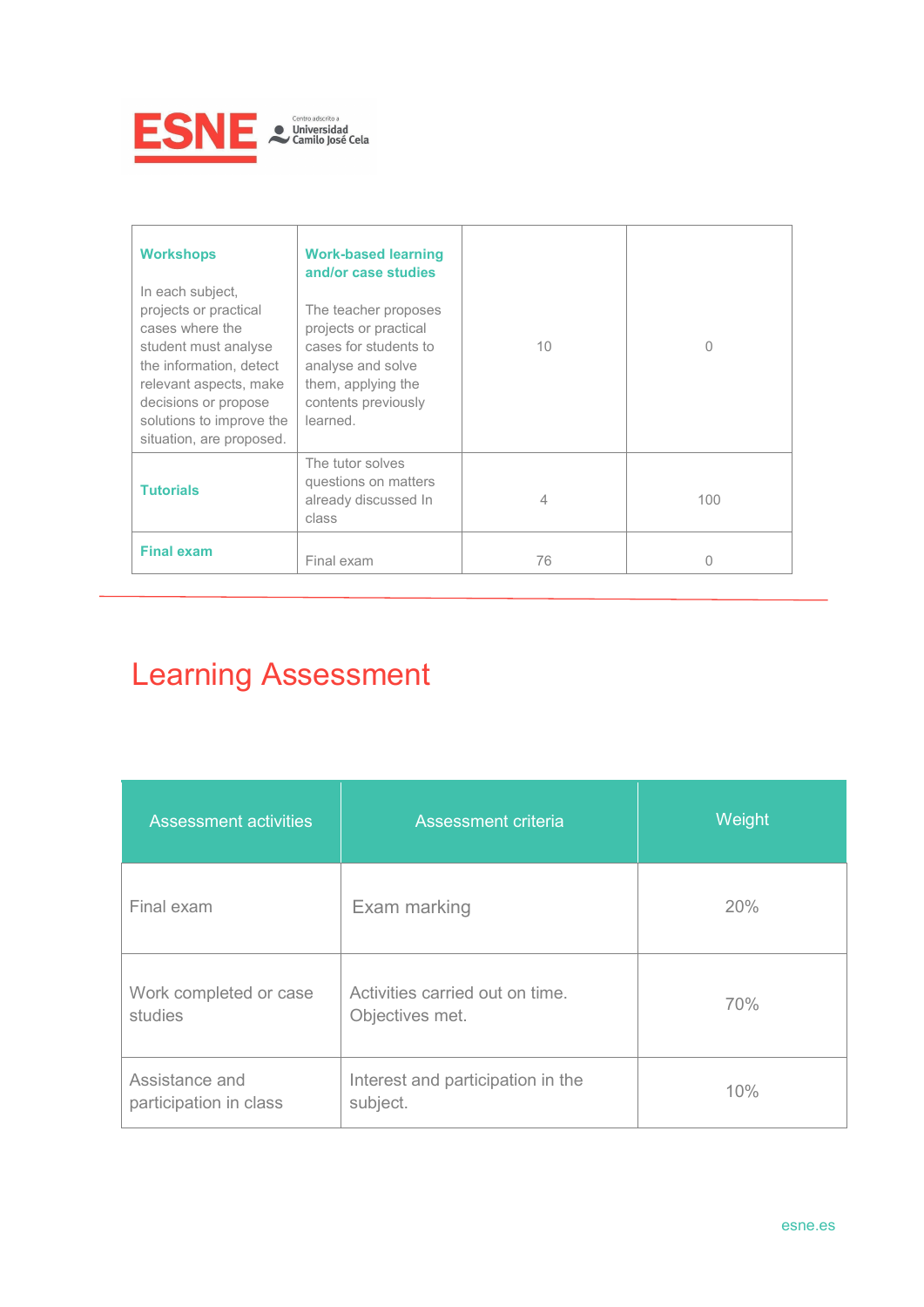

#### General assessment criteria

Students' grades will be calculated as follows:

- Active class participation (classes plus seminars). 10%
- Coursework. Assignments and practical exercises done during the course. 70%
- Exam.. 20%

#### **Attendance**

Class attendance is compulsory. It is only possible for students with 80% attendance or more to take the exams in the first call (*convocatoria ordinaria*). If students miss classes, they do not need to justify their absence. This means that all students who miss 20% of classes or more must present themselves at the second call (*convocatoria extraordinaria*).

The Director/Coordinator of the degree may consider exceptional circumstances and these must be approved by the Academic Management of ESNE.

Students must be punctual at the start of classes. The lecturer may deny entry to students who arrive more than 10 minutes late.

#### **Activities submission**

- Students must hand in all their coursework assignments on time, and pass them all. If a piece of work is not submitted, the student will fail the subject.
- Assignments must be submitted on time. If the lecturer exceptionally allows late submission, the maximum possible grade will be 7.
- In group work, the grade will be individual for each student. Students will be graded individually on their knowledge of the subject, effort, presentation, etc.

#### **1st call assessment**

The mininum mark to pass the course is a 5 (five).

The work carried out by the student during the course must reach the minimum level required to satisfy the subject objetives.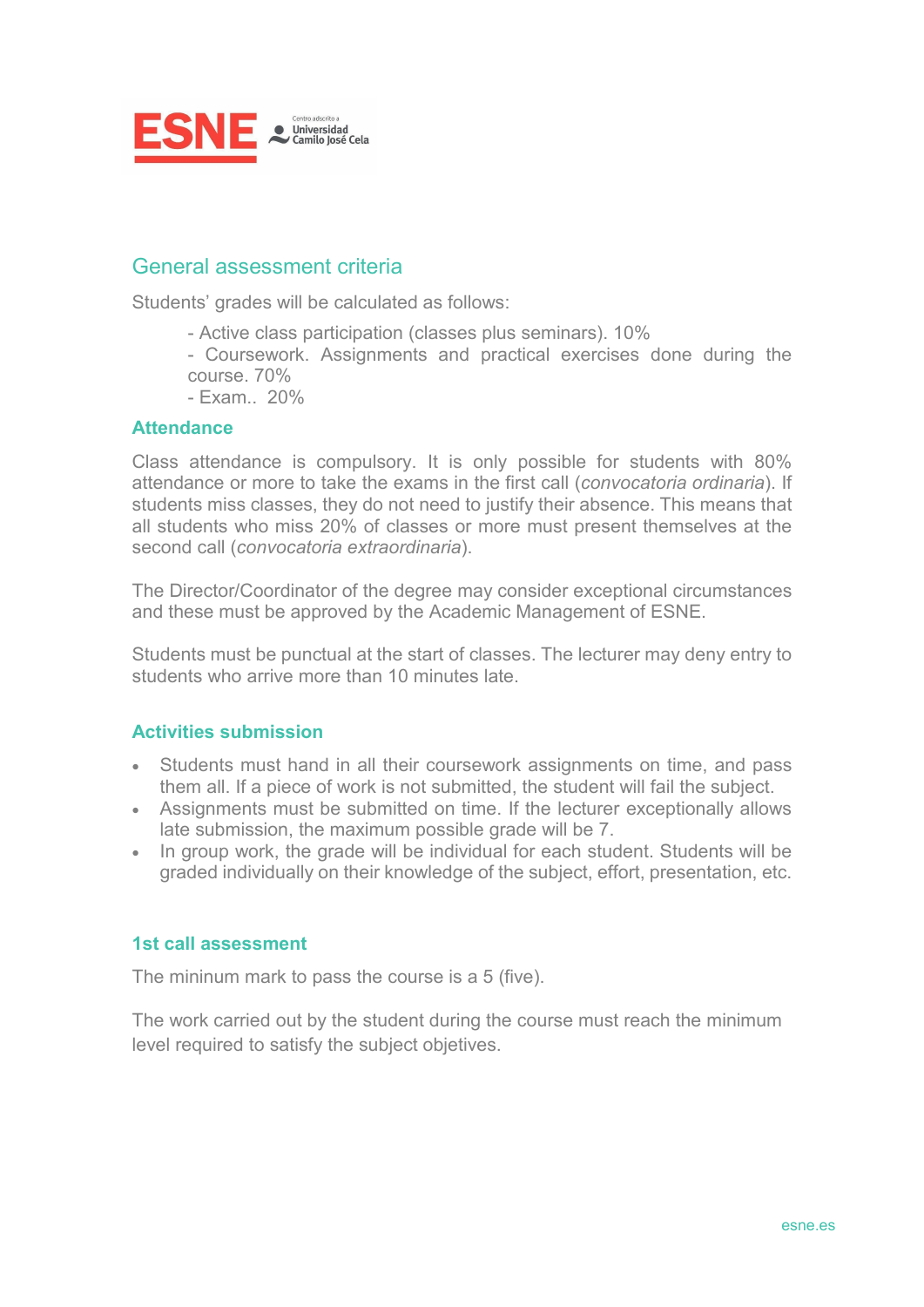

#### **2nd call assessment**

Failed submissions must be resubmitted for the 2nd call assessment in order to pass the course. It may be possible to require an extra submission if considered pertinent by subject supervisors.

Assessment criteria and percentages will be the same than the ones of the 1st call.

## **Bibliography**

#### Basic bibliography

ARNHEIM, R. (2005). *Arte y Percepción Visual*. Madrid: Alianza Forma. DA VINCI, L. (2004). *Tratado de la Pintura.* Madrid: Ediciones Akal. GOMBRICH, E. H (2003). *Arte e ilusión*. Barcelona: Debate. GÓMEZ MOLINA, J.J., CABEZAS, L., BORDES, J. (2005). *El manual del dibujo. Estrategias de su enseñanza en el siglo XX*. Madrid: Cátedra. — (2003a). *Las lecciones del dibujo.* Madrid: Cátedra. PARRAMÓN, José Mª. (2003). *Teoría y práctica del color*. Barcelona: Parramón. PÉREZ SÁNCHEZ, A. (1986). *Historia del dibujo en España: De la Edad Media a Goya*. Madrid: Cátedra. PIGNATTI, T. (1981). *El dibujo de Altamira a Picasso*. Madrid: Cátedra. VVAA. (2013). *Dibujo de anatomía artística*. Barcelona: Parramón.

#### Additional reading

BRUSATIN, M. (1997). *Historia de los colores*. Barcelona: Phaidos.

CENNINI, C. (1988). *El libro del arte*. Madrid: Ediciones Akal.

CLARK, K. (1981). *El desnudo*. Madrid: Alianza.

DÍAZ PADILLA, R. (2007). *El dibujo del natural en la época de la postacademia*. Madrid: Ediciones Akal.

DONDIS (1992): *La Sintaxis de la Imagen*. Barcelona: Gustavo Gili.

EDWARDS, B. (1994). *Aprender a dibujar con el lado derecho del cerebro*. Barcelona: Urano.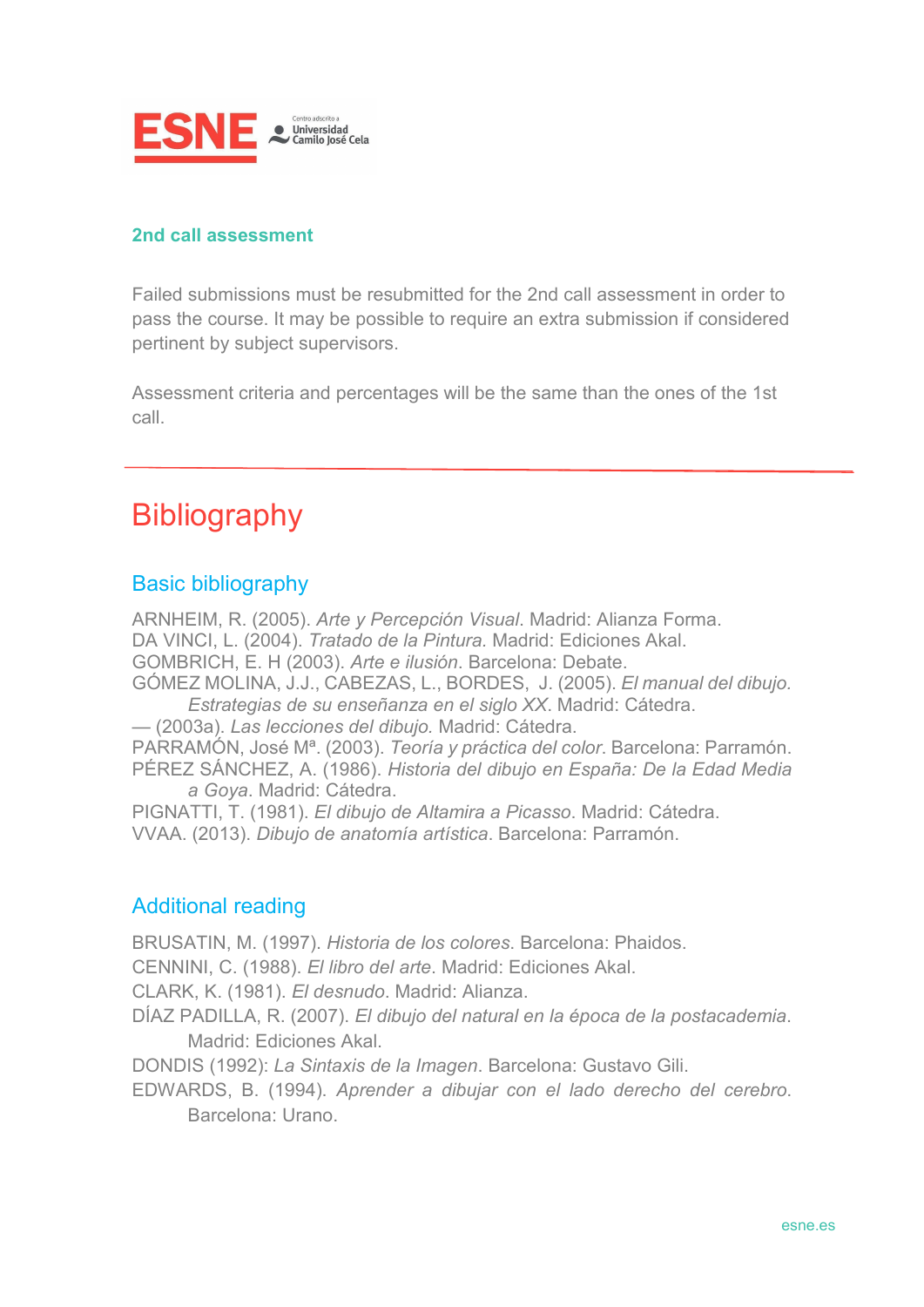

- GIBBS, J. (2009). *Diseño de interiores. Guía útil para estudiantes y profesionales*. Barcelona: Gustavo Gili.
- HARRIS, P., AMBROSE, G. (2002). *Color*. Barcelona: Parramón.
- HAYES, C. (1999). *Guía completa de pintura y dibujo. Técnica y materiales*. Madrid: Tursen-Hermann Blume.
- HILDERBRAND, A. (1989). *El problema de la forma en la obra de arte*. Madrid: Antonio Machado.
- JENNINGES, S. (2005). *Manual del color para el artista*. Barcelona: Blume,
- JIMENEZ CATALÁN, J., ORTEGA GÖMEZ, D. (2019). *Dibujo a mano alzada para diseñadores de interiores*. Barcelona: Parramón.
- KOVATS, T (ed.) (2007). *The drawing Book*. *A survay of drawing: the primary means of expression*. London: Black dog publishing.
- LAURRICELLA, M. (2018). *Anatomía artística 2: Cómo dibujar el cuerpo humano de forma esquemática*. Barcelona: Gustavo Gili.
- LAMBERT, S. (1996). *El dibujo. Técnica y utilidad*. Madrid: Tursen-Hermann **Blume**
- PEDRETTI, C., TAGLIALAGAMBA, S. (2018). *Leonardo da Vinci. El Arte del dibujo*. Madrid: Edimat Libros, SA.
- POWELL, D. (1999): *Técnicas de presentación: guía de dibujo y presentación de proyectos y diseños*. Madrid: Tursen-Hermann Blume.

#### web

MOMA <https://www.moma.org/> TATE MODERN <https://www.tate.org.uk/visit/tate-modern> MUSEO NACIONAL CENTRO DE ARTE REINA SOFÍA <https://www.museoreinasofia.es/> FUNDACION JUAN MARCH / MUSEO DE ARTE ABSTRACTO CUENCA [www.march.es](http://www.march.es/) MUSEO DEL PRADO <https://www.museodelprado.es/> CAIXA FORUM [www.fundacio.lacaixa.es](http://www.fundacio.lacaixa.es/) GOOGLE ART

<https://artsandculture.google.com/>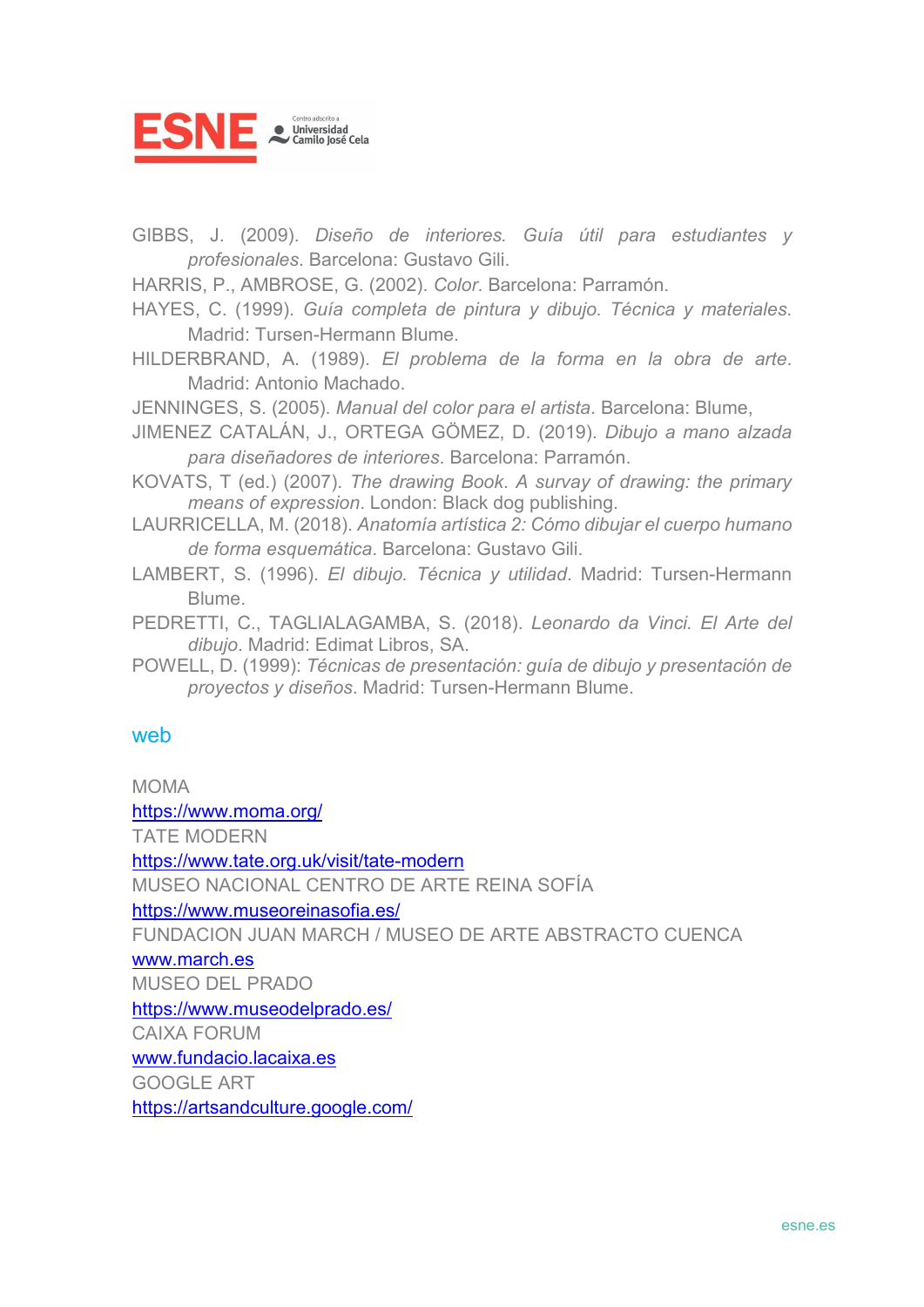

L'HERMITAGE [www.hermitagemuseum.org](http://www.hermitagemuseum.org/) NATIONAL GALLERY OF ART [www.nga.gov](http://www.nga.gov/) NATIONAL PORTRAIT GALLERY [www.npg.org.uk](http://www.npg.org.uk/) GALERÍAS DE ARTE MADRID <https://www.artemadrid.com/> MATADERO MADRID [www.mataderomadrid.com](http://www.mataderomadrid.com/) CÍRCULO DE BELLAS ARTES [www.circulobellasartes.com](http://www.circulobellasartes.com/) COLOR <https://color.adobe.com/es/create/color-wheel> https://es.wikipedia.org/wiki/Teor%C3%ADa\_del\_color

## **Comments**

Plagiarism in coursework or exams will result in a grade of 0. Students will fail the assessment call automatically.

Students must always respect the intellectual property of authors. The work of others must always be accurately acknowledged and referenced.

In exams, students may not make use of unauthorised material. Students who do so will be given a grade of 0 and they will fail the assessment call automatically.

Students are allowed four first assessment calls (*primeras convocatorias/ convocatorias ordinarias*) to pass the subject, plus another two second assessment calls (*convocatorias extraordinarias*).

When a student does not appear at an exam, he or she loses the opportunity of one of the assessment calls.

The grading system at ESNE follows articles 5.4 and 6 of the Real Decreto 1125/2003, of 5 September. These articles state the following: "Los resultados obtenidos por el estudiante en cada una de las materias del plan de estudios se calificarán en función de la siguiente escala numérica de 0 a 10, con expresión de un decimal, a la que podrá añadirse su correspondiente calificación